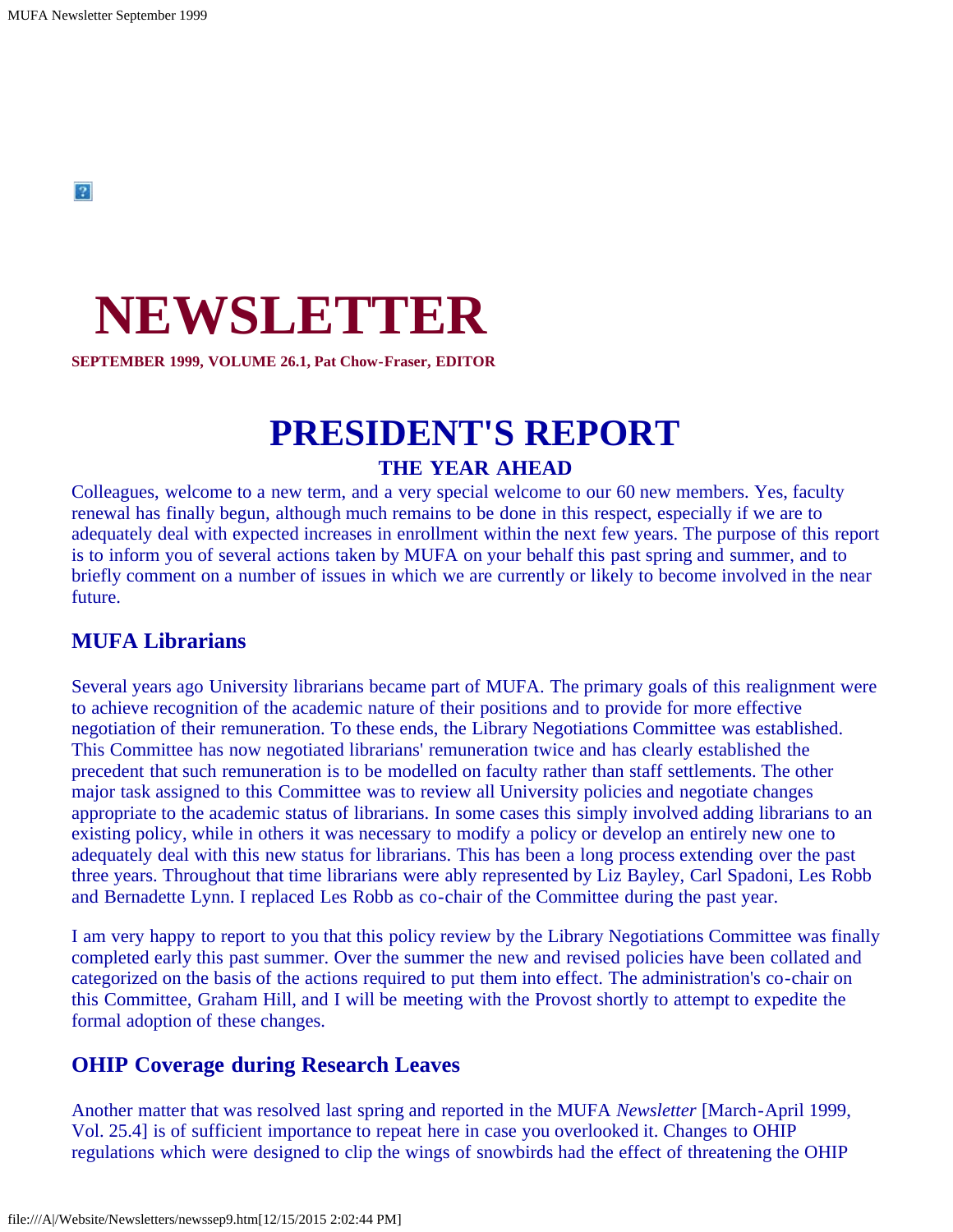coverage of faculty and librarians on extended or repeated Research Leaves outside the province. The resulting loss of coverage applied both while the individual was on leave and for a period of time after returning. Furthermore, our major medical coverage is conditional on continuing OHIP coverage. Although a relatively small number of individuals were likely to be affected by this ruling, the consequences for them could have been catastrophic if they did not obtain private insurance. Last year's Remuneration Chair, David Hitchcock, expended considerable effort in search of a resolution to this problem only to be frustrated at every turn. In the end, our provincial affiliate, OCUFA, persuaded the relevant minister to rule that Research Leaves are exempt from this ruling. Your OHIP coverage is now secure while on Research Leave. If you have any questions on this issue, I refer you to the March-April *Newsletter* or to the MUFA office.

### **Long-Term Disability Insurance**

Yet another action concerns our long-term disability (LTD) insurance. As you probably know, although our LTD insurance is self funded, it has been administered by Sun Life. Some surplus has developed in this fund, but earns an extremely low rate of interest at Sun Life. The various employee groups involved and the University administration just completed negotiation of an arrangement by which these funds will be moved from Sun Life and invested along with other University trust funds at a much higher rate of interest. The additional income on these funds will be available for future improvements in benefits or to defer future increases in the cost of coverage. The MUFA Executive has approved this agreement and it will go into effect subsequent to approval by the other employee groups and the Board of Governors.

### **Reappointments & Reelections**

One final note on developments of the past spring and summer concerns the reappointment of Peter George as President and Vice-Chancellor of McMaster and the reelection of Mike Harris's government in Ontario. I do not mean in any way to associate those two events and assure you that I take considerably greater satisfaction from the former than the latter. In any case I wish to congratulate Peter on his reappointment and assure him of MUFA's continued support as he works to maintain and improve the tradition of academic excellence and research preeminence at McMaster. Reelection of the Harris government is somewhat discouraging with respect to hopes that the severe underfunding of Ontario universities may be quickly remedied. In this context, President George's proven ability to generate some alternative revenues is most welcomed. In the meantime, rumours abound as to what a reelected Harris government might have in store for Ontario's universities, but it is not my purpose here to spread rumours. We stand ready, as does OCUFA, to do our best to address whatever comes in this regard.

### **Pension Plan**

Turning to issues that are currently being addressed by MUFA, perhaps the most exciting news concerns developments with respect to the McMaster Pension Plan. Last fall Les King reported to you that the University was undertaking a major review of its "provisions for retirement" and had invited each major employee group and retirees to name a representative to the committee undertaking this review. Les Robb represents MUFA on this committee and deserves a very large vote of thanks from all of us for the many long hours spent and frustrations experienced while serving the Association on this Committee. The work of this Committee now appears to be on the verge of an agreement between all parties involved with respect to utilization of the very large surplus in the Pension Fund, based on actuarial estimates of future commitments. I hope that by the time you read this, final agreement will have been reached. The agreement is complex, technical and lengthy, so I shall not attempt to provide you details at this time. I would, however, like to give you a very general idea of what is involved in the hope of whetting your appetite for more information as matters develop.

The broad outline of the agreement provides for a number of major improvements in pension benefits. Some of these changes benefit one employee group more than another so that one of the tasks of the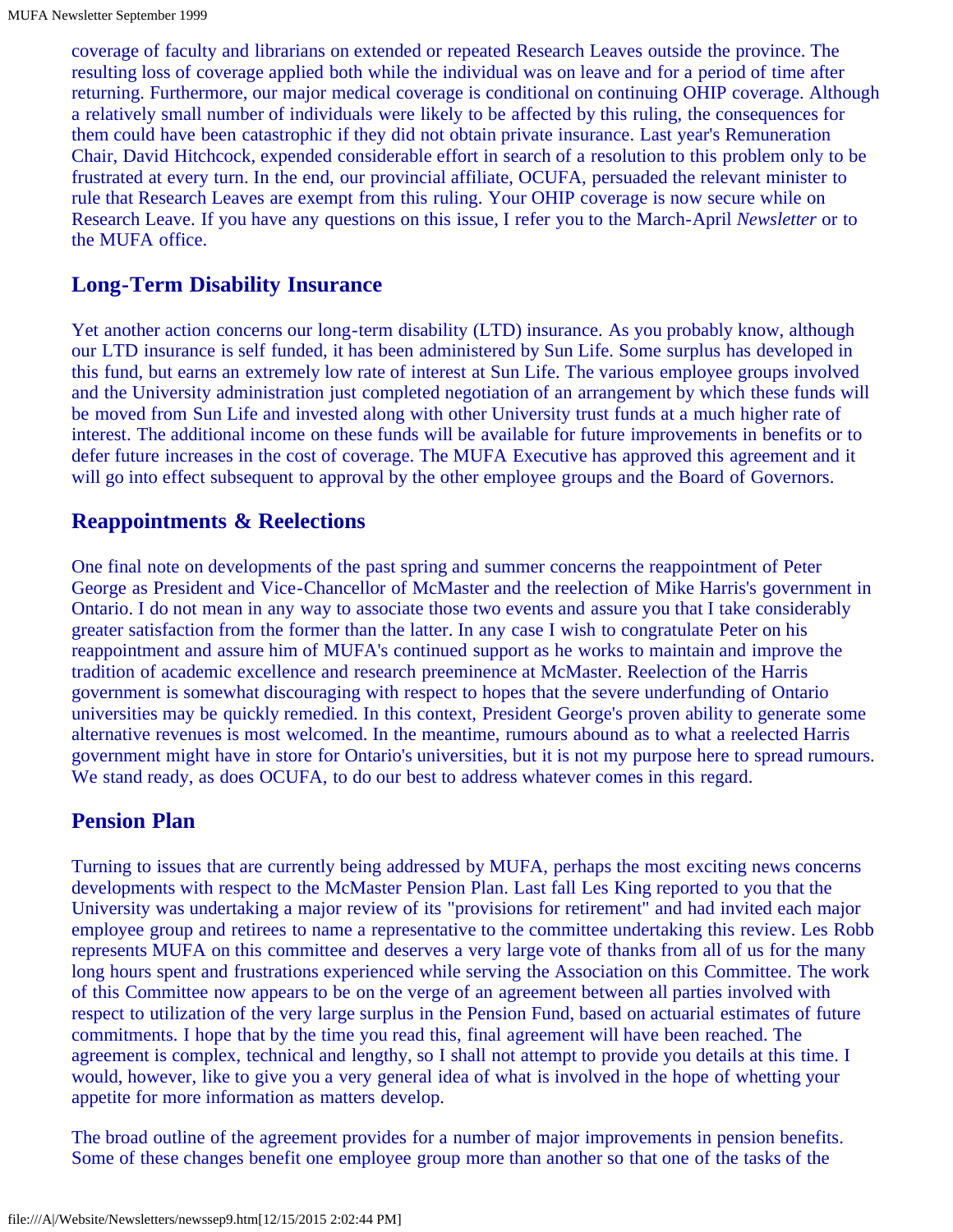Committee was to achieve an acceptable balance between the gains to these various groups. Two key benefit improvements are the introduction of a supplementary retirement plan to cover income above the Revenue Canada Maximum and an improvement in the pension per year of service for income below the Canada pension plan ceiling (currently 1.4% per year of service, increasing in the latest version of the proposed agreement to 1.6%). In any case, the total actuarial valuation of these improved benefits is approximately \$105 million.

The other major provision of the agreement is withdrawal of an equal value from the Pension Plan for the University, the other major contributor to the Pension Fund. Part of these funds would be used to fund retiree benefits. The remainder of the funds would be placed in an endowment fund and the resulting interest used to improve McMaster's position as a major research university in competition with larger and better endowed institutions.

A balance would be left in the Pension Fund equivalent to at least 125% of its actuarially estimated commitments. This remaining 25% surplus provides for pension holidays that have been negotiated in the past and maintains the financial soundness of the fund. This surplus may in the future allow for pension holidays and part of the agreement will specify how pension holidays will be shared among the employees and the employer in the future.

My enthusiasm for this agreement is based on the fact that it is a totally win-win situation. Employees win a very significantly improved set of pension benefits, while the University wins increased endowment funds. Furthermore, the endowment funds provided to the University cannot help but be of at least indirect benefit to employees, and improved pension benefits will contribute significantly to the University's competitive position with respect to attracting and keeping excellent employees. If you share any of my enthusiasm for these possibilities, you may wonder when they will become a reality. Although completion of the negotiation process is imminent, a number of subsequent steps are required before such a proposal can come into effect. Once negotiations are complete, the details of the proposal must be communicated in an understandable manner to all employees and retirees. The employee groups and retirees must then conduct a ballot on the proposal. All groups must approve it, preferably by an overwhelming majority. The Pension Trust Committee must approve the proposal with a view to maintaining the financial soundness of the Pension Fund. It will then be referred to the Board of Governors (through its Finance Committee) for approval on behalf of the University. Finally, both a Provincial regulatory body and Revenue Canada must approve the proposal before it can go into effect. I am told that these additional steps could be completed within a few months. It is also obvious that the process could be derailed at any of these stages, but if we achieve approval, the agreement will be effective from July 1, 1999. We shall keep you informed.

### **University Access Review**

Turning to other matters currently in progress, you are probably aware that a consultation process is underway concerning a proposal for a new Main Street entrance to the University; a four-lane access road between McMaster University Medical Centre and the Psychology Building; considerably increased traffic through campus on University Avenue and Sterling Street; and a bus terminal adjacent to the new University Centre. No formal role has been assigned to MUFA in this process, but we are concerned to see that the membership is aware of these proposals and has ample opportunity for their views to be expressed and taken into account. This proposal would produce a significant change in the essentially pedestrian nature of the campus core. To be weighted against this are the very real problems which the University seeks to address with these changes and the issue of whether a reasonable alternative can be identified. Four public fora for information and discussion will have been held by the time you read this. If you missed all of these opportunities, information about the proposal can be found on the web at

#### **www.mcmaster.ca/ua/opr/newentrance**

The MUFA office also has a copy of the complete engineering report which you may examine. If you have views on this proposal, they should be sent to the Board of Governors at frankwb@mcmaster.ca or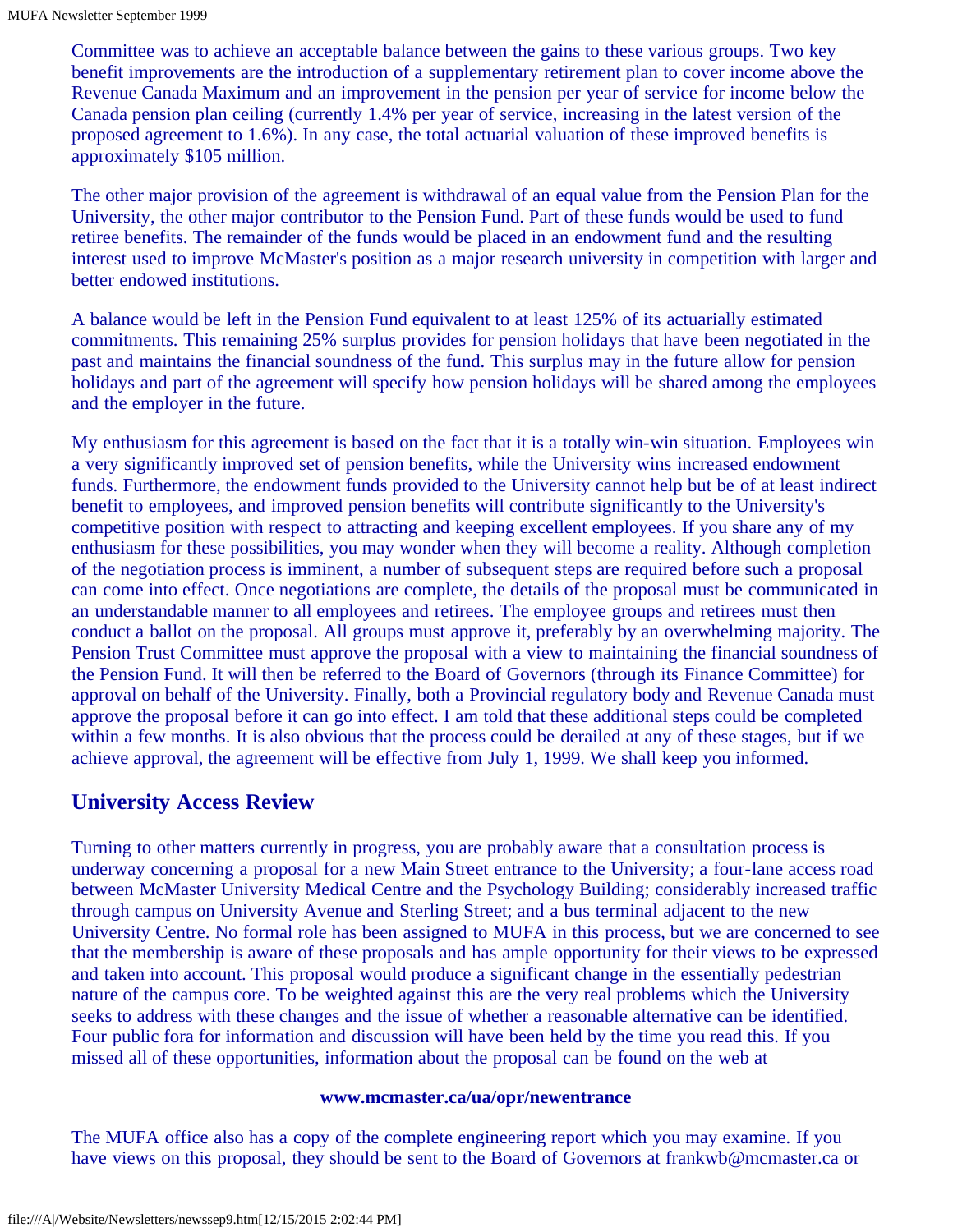c/o McMaster Board of Governors Office, University Hall 115. I would also suggest that you copy your submission to MUFA at

#### **mufa@mcmaster.ca**

or MUFA Office, Hamilton Hall 103A. This will allow us to be aware of your views and to assess whether they are being adequately represented in the decision-making process.

### **Double Cohort**

Another issue with which MUFA is involved concerns McMaster's planning for increased enrolments resulting from the so-called "double cohort" and the subsequent demographic increases in the number of students seeking university educations. Last fall Provost Harvey Weingarten formed an *ad hoc* committee chaired by Betty Ann Levy to begin identifying relevant issues and possible solutions. Stefania Miller represented MUFA on this committee whose report is now a discussion document within the University. This year Stefania will continue to deal with this issue and others as chair of MUFA's Academic Affairs Committee. We shall keep you informed as matters develop.

### **Remuneration Negotiations**

A current internal issue at MUFA concerns the somewhat contentious situation surrounding approval of last year's Joint Committee agreement with respect to faculty remuneration. At last year's Annual General Meeting, a motion was passed to strike a committee to review processes and structures within MUFA with respect to negotiating and approving faculty remuneration. The current MUFA Executive has struck such a committee with Vice-President Bernadette Lynn as chair. We wish them well in their work and look forward to the results of their deliberations. If you have views on this issue, I suggest you forward them to Bernadette at

#### **lynnbe@mcmaster.ca**

### **Joint Committee**

Although MUFA is not negotiating remuneration this year, the Joint Committee will be dealing with a number of other issues. MUFA's representatives to the Joint Committee this year will be myself, Vice-President Bernadette Lynn and Remuneration and Academic Affairs Chair Stefania Miller. The current CP/M model has been in place for a number of years and a review of its continued effectiveness is due. The administration has expressed a desire to mount such a review within the Joint Committee, or by a subcommittee reporting to the Joint Committee, now that we have a two-year period free of remuneration negotiations. The MUFA Executive has authorized us to proceed with such a review. Another matter with which the Joint Committee continues to wrestle is development of an adequate policy to deal with privacy and confidentiality of electronic communication. The administration and MUFA representatives were unable to find sufficient common ground on this issue last year, but we shall make every effort to deal with it this year. Another item which I intend to raise in the Joint Committee is the increasing gap between a fixed tuition bursary for dependents of MUFA members and ever-rising tuition fees. I am well aware that this is a remuneration issue and that MUFA concluded a three-year remuneration agreement with the administration last year. However, it is clear to me that this issue was simply overlooked in those negotiations and that in the interest of collegiality and continued willingness on MUFA's part to enter into multi-year remuneration agreements, it will occasionally be necessary to discuss a benefit issue that was overlooked or developed in the interim.

If you are still reading, I thank you for your patience and persistence. More could be said, but I think we have probably reached a processing limit for the moment. Just let me add in closing that I am desirous of knowing your views on the issues I have addressed or other issues. You can most easily get your views to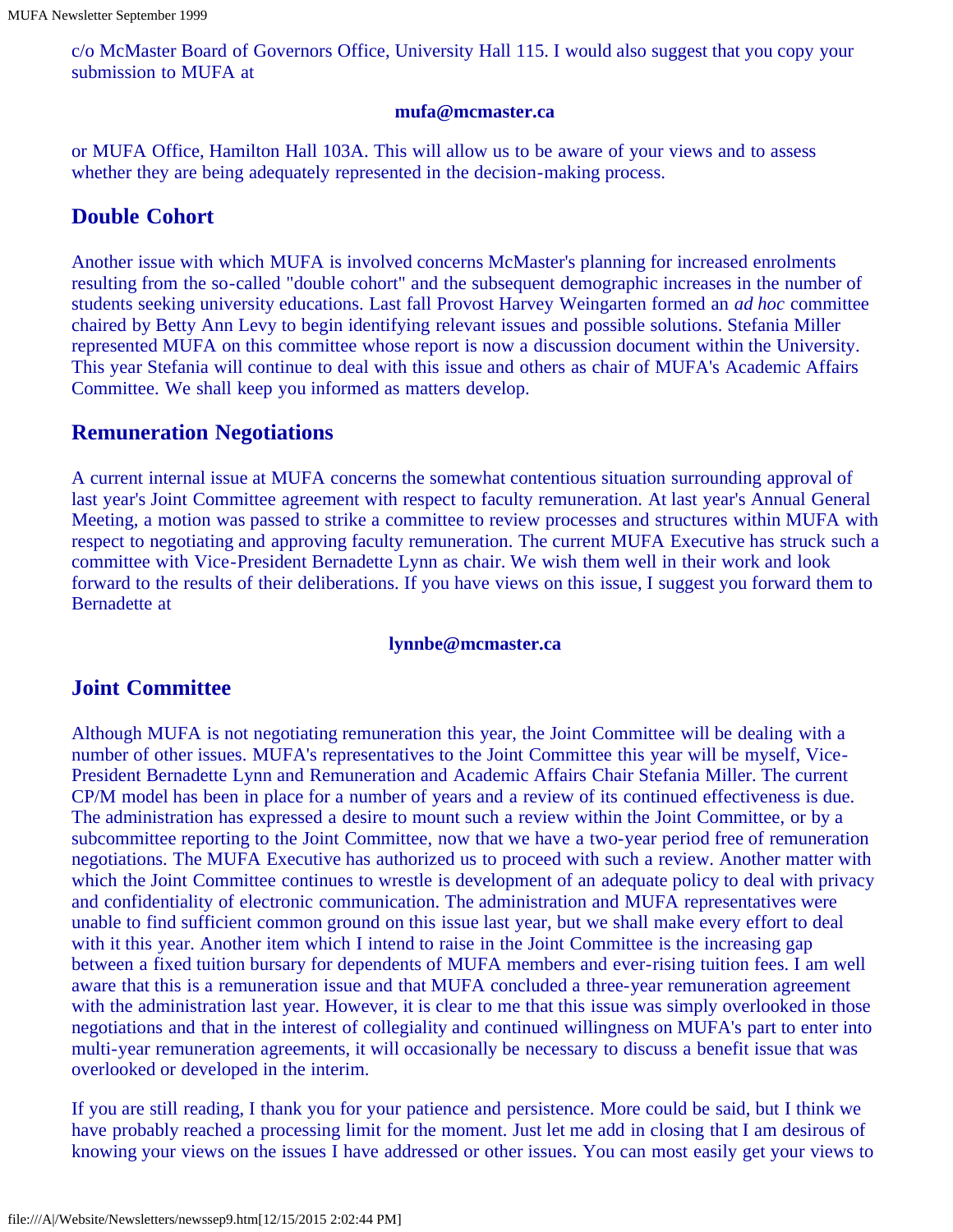me by e-mail at

#### **platt@mcmaster.ca**

I also remind you that MUFA maintains a list server for discussion of any issues members desire at

#### **g-mufagab@mcmaster.ca**

I also monitor this list server and thus will see any views you wish to share with a wider selection of your colleagues. If you are not currently on this list server and would like to be, please notify the MUFA office. Best wishes in all your endeavours during the year ahead.

> *John Platt MUFA President*

 $|2|$ 

### **[1999/2000 MUFA Executive](file:///A|/Website/Newsletters/newexec.htm)**

### **[Committee Structure - 1999/2000](file:///A|/Website/Newsletters/committe.htm)**

# **[Faculty Association Council](file:///A|/Website/Newsletters/council.htm)**

### **Observers Needed**

**Required: faculty who are members of the Faculty Association -- yes, RETIREES also qualify -- to serve as observers for appeal and grievance hearings. The role of the Observer is to report on the adequacy of the procedures, with a view to ma king recommendations to improve relevant policies, not to comment on the conduct or the judgement of the tribunal. Hearings usually take place over one or two days. For more information, send us an e-mail (mufa@mcmaster.ca), give us a call (24682), or d rop us a line (HH 103A).**

#### $|2|$

**The Dean hired a new Assistant Professor. At the conclusion of the interview the Dean said, "Please don't tell anyone what we're paying you."**

**"Don't worry Sir." the faculty member replied, "I'm as ashamed of my salary as you are."**

 $|2|$ 

# **Are You Considering Early Retirement?**

**In the past, some faculty members have signed individual agreements with the University concerning the conditions of their retirement. These agreements have covered special (non-**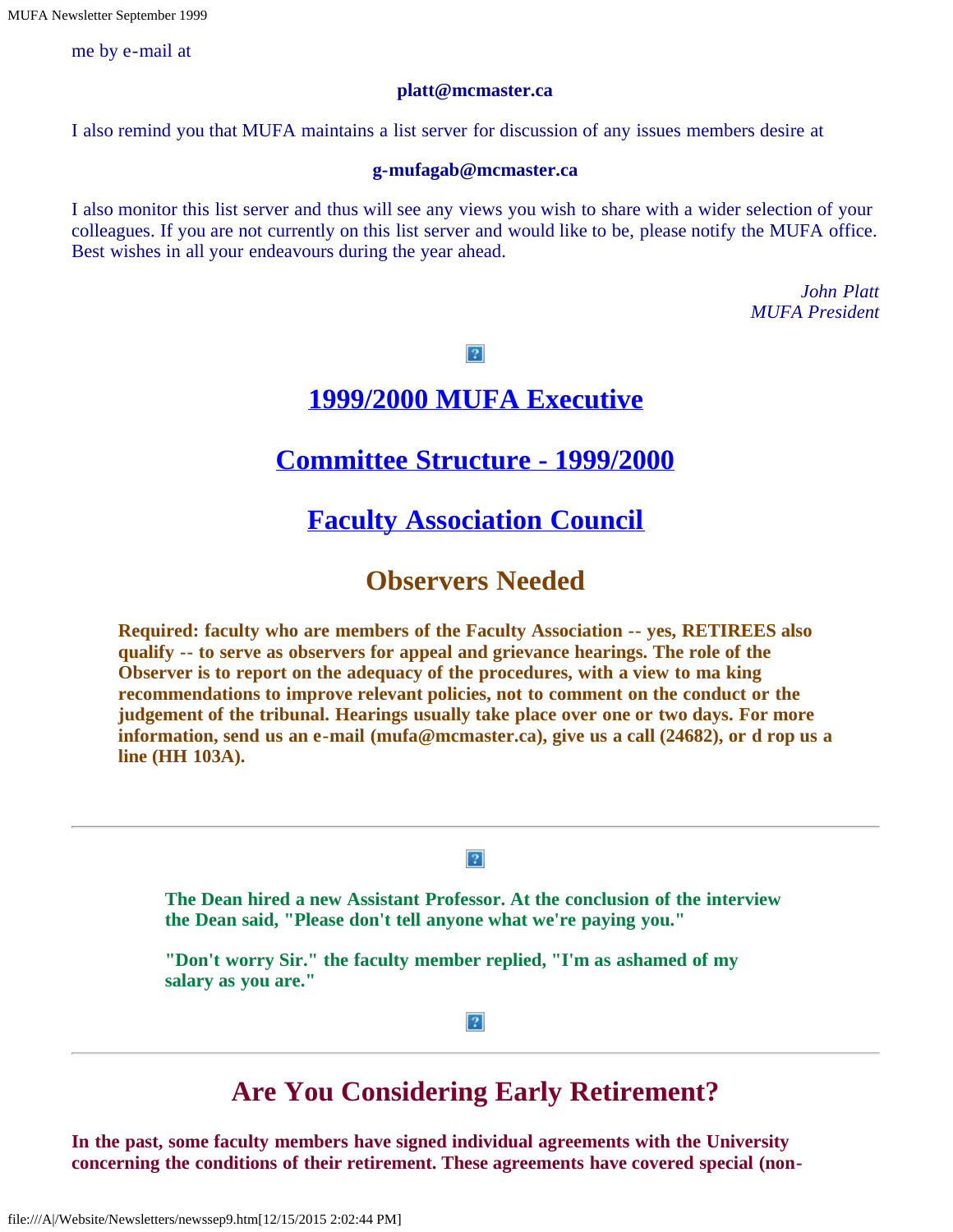**standard) access to office space, laboratory facilities and other matters. At present, there is no established procedure, other than the civil courts, for resolving subsequent disputes concerning the interpretation of such agreements. The Faculty General Grievance Procedure applies only to those who "hold the academic rank of professor, associate professor, assistant professor or lecturer". Professors emeriti are not covered even in the case of disputes concerning an agreement signed prior to retirement. Hence, it is especially important that clear, specific wording be used in such agreements. It is strongly recommended that our colleagues seek the advice of MUFA and of their own lawyers before signing any such agreements.**

#### $\overline{?}$

# **If You Are Being Considered for Tenure and/or Promotion, Read On**

**If you are a faculty member who is being considered for tenure and promotion to Associate Professor or for promotion to Professor, you may find it helpful to have a faculty colleague act as an advisor during this process. This colleague can assist in the preparation of your research résumé, teaching dossier and other material. An advisor can also accompany you to interviews at various stages of the process should this prove necessary.**

**This practice has been informally sanctioned in the past. Proposed revisions to the Tenure and Promotion Policy explicitly state that a faculty member may be accompanied by a faculty colleague acting as an advisor when appearing before a Departmental, Faculty or Senate committee.**

**Please feel free to contact the Chair of the MUFA Committee on Special Enquiries and Grievances should you desire further information concerning this policy or assistance in seeking out an appropriate advisor.**

> *Martin Dooley, Chair Special Enquiries and Grievances Committee*

# **Welcome New Members**

| J. S. Andrew        | Geography & Geology       | <b>Philip Kremer</b>          | Philosophy                |
|---------------------|---------------------------|-------------------------------|---------------------------|
| David Andrews       | Kinesiology               | Mark Lawford                  | Computing & Software      |
| Donna Baines        | Labour Std/Social Work    | Marilyn Lee                   | Nursing                   |
| Paul Berti          | Chemistry                 | Marc-Andre Letendre Economics |                           |
| Joe Boyce           | Geography & Geology       | $\vert$ Carolyn Levis         | Surgery                   |
| L. Bramson          | Pathology & Mol. Medicine | $\parallel$ Barbara Ley       | Computing & Software      |
| John Brennan        | Chemistry                 | Xun Li                        | Elec&Computer Eng.        |
| <b>Martin Bunch</b> | Geography & Geology       | Michael Mazurek               | Medicine                  |
| Narat Charupat      | Finance                   | Mark McDermott                | Pathology & Mol. Medicine |
| <b>Aaron Childs</b> | Math & Statistics         | Ken McLeod                    | Art, Drama & Music        |
| Rita Cossa          | Marketing                 | Don Metzger                   | Mechanical Engineering    |
| Hugh Couchman       | Physics & Astronomy       | <b>Ned Nedialkov</b>          | Computing & Software      |
|                     |                           | l Fl F                        |                           |

#### **(since September 1998)**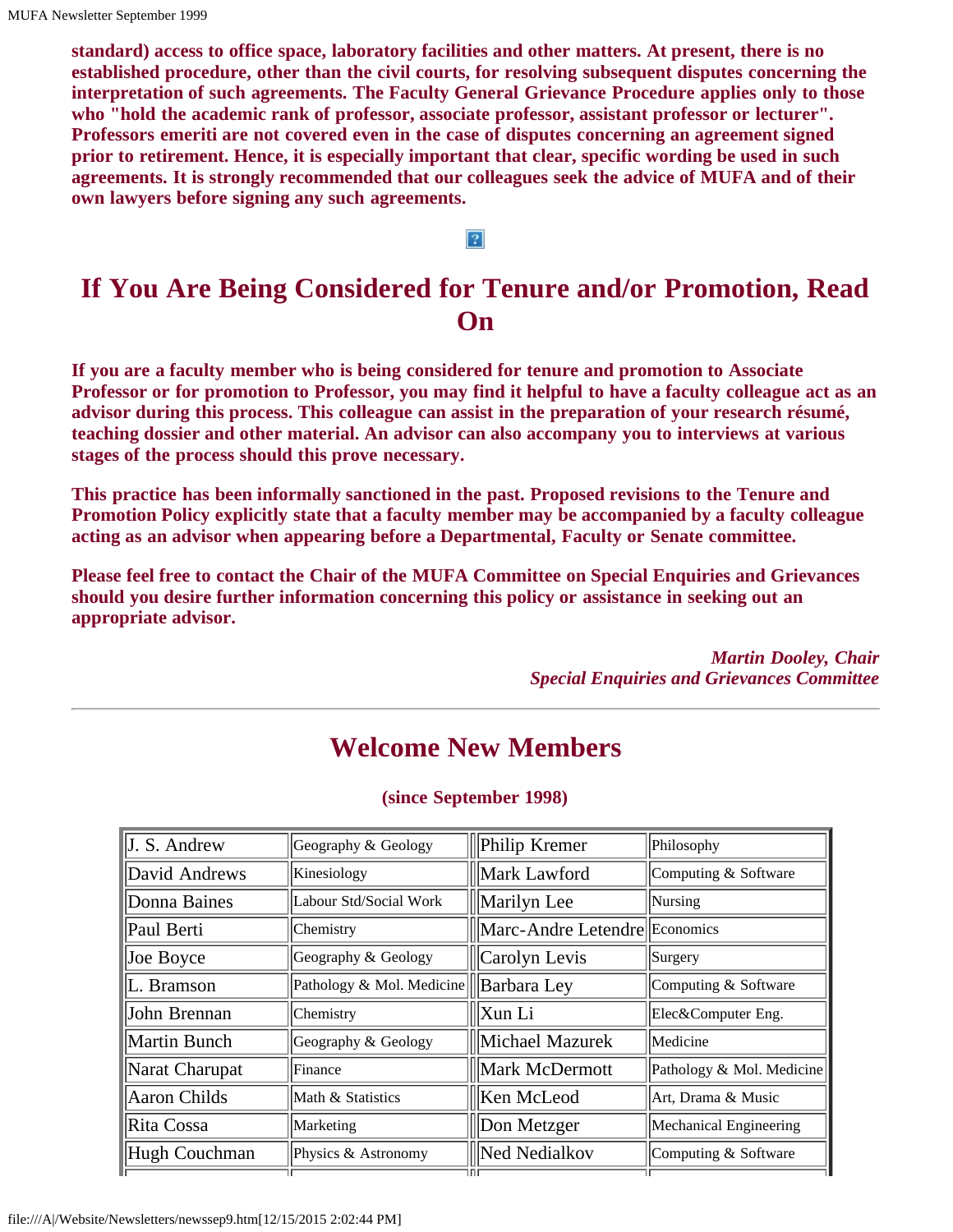| M. Jamal Deen                             | Elec&Computer Eng.     | Marek Niewczas   | Material Sci & Engineering |
|-------------------------------------------|------------------------|------------------|----------------------------|
| <b>Timothy DeGroot</b>                    | Hum Res & Mgmt         | Timothy Nye      | Mechanical Engineering     |
| Sylvia Esterby                            | Math & Statistics      | Robert O'Brien   | <b>Political Science</b>   |
| Sheri Findlay                             | Pediatrics             | William Orovan   | Surgery                    |
| Alex Gershman                             | Elec&Computer Eng      | Kevin Orr        | Art, Drama & Music         |
| Mita Giacomini                            | lCE&B                  | Mehdi Parvini    | Civil Engineering          |
| Martin Gibala                             | Kinesiology            | Ed Reinhardt     | Geography & Geology        |
| Catherine GrisGrisé                       | English                | A-C Shi          | Physics & Astronomy        |
| Paul Grootendorst                         | CE&B                   | Joseph Sokalski  | Art, Drama & Music         |
| Natalia Gueorguieva                       | Elec&Computer Eng      | Imre Szeman      | English                    |
| Neil Hanlon                               | Geography & Geology    | Hélène Trepanier | French                     |
| Janice Hladki                             | <b>Women's Studies</b> | Ray Truant       | Biochemistry               |
| Dereck Hunt                               | Medicine               | John Valliant    | Chemistry                  |
| Elizabeth Juniper                         | <b>CE&amp;B</b>        | Lesley Warren    | Geography & Geology        |
| <b>Christopher Justice</b>                | Gerontological Studies | Robert Wilton    | Geography & Geology        |
| Janusz Kaczorowski                        | <b>Family Medicine</b> | Max Wong         | Elec&Computer Eng          |
| Ridah Khedri                              | Computing & Software   | Daniel Woolf     | <b>History</b>             |
| Nicholas Kevlahan                         | Math & Statistics      | D. J. Wright     | Psychiatry                 |
| Stavros Kolliopoulos Computing & Software |                        |                  |                            |

# **Best Wishes to Retiring MUFA Members**

**We wish to extend best wishes to those faculty and librarians who have recently retired. We look forward to seeing them at the annual luncheon in their honour (this year on November 3) hosted jointly by the Presidents of the University and the Faculty Association. Invitations will be in the mail soon.**

| Catherine Beattie          | Philosophy                                 | Henry Schwarcz                       | Geography & Geology      |
|----------------------------|--------------------------------------------|--------------------------------------|--------------------------|
| John Cameron               | Physics & Astronomy                        | Evan Simpson                         | Philosophy               |
| Ruby Chan                  | Mills Library                              | John Simmons                         | Engineering Physics      |
| James Forrest              | <b>Anaesthesia</b>                         | Dharam Singal                        | Pathology & Mol Medicine |
| <b>Bob Johnston</b>        | History                                    | David Streiner                       | CE&B                     |
| Les King                   | Geography & Geology                        | Gerhart Teuscher                     | Modern Languages         |
| Peter Lauer                | Computing & Software                       | George Thomas                        | Modern Language          |
| Robert Love                | Mgmt Science & Info Sys  Guillermo Viviani |                                      | Surgery                  |
| Ewan Macintyre             | Social Work                                | Jacqueline Wakefield Family Medicine |                          |
| Gerald Rosenblum Sociology |                                            |                                      |                          |

# **[The Greatest Academic Scandal of Our Era](file:///A|/Website/Newsletters/turk.htm)**

 $|2|$